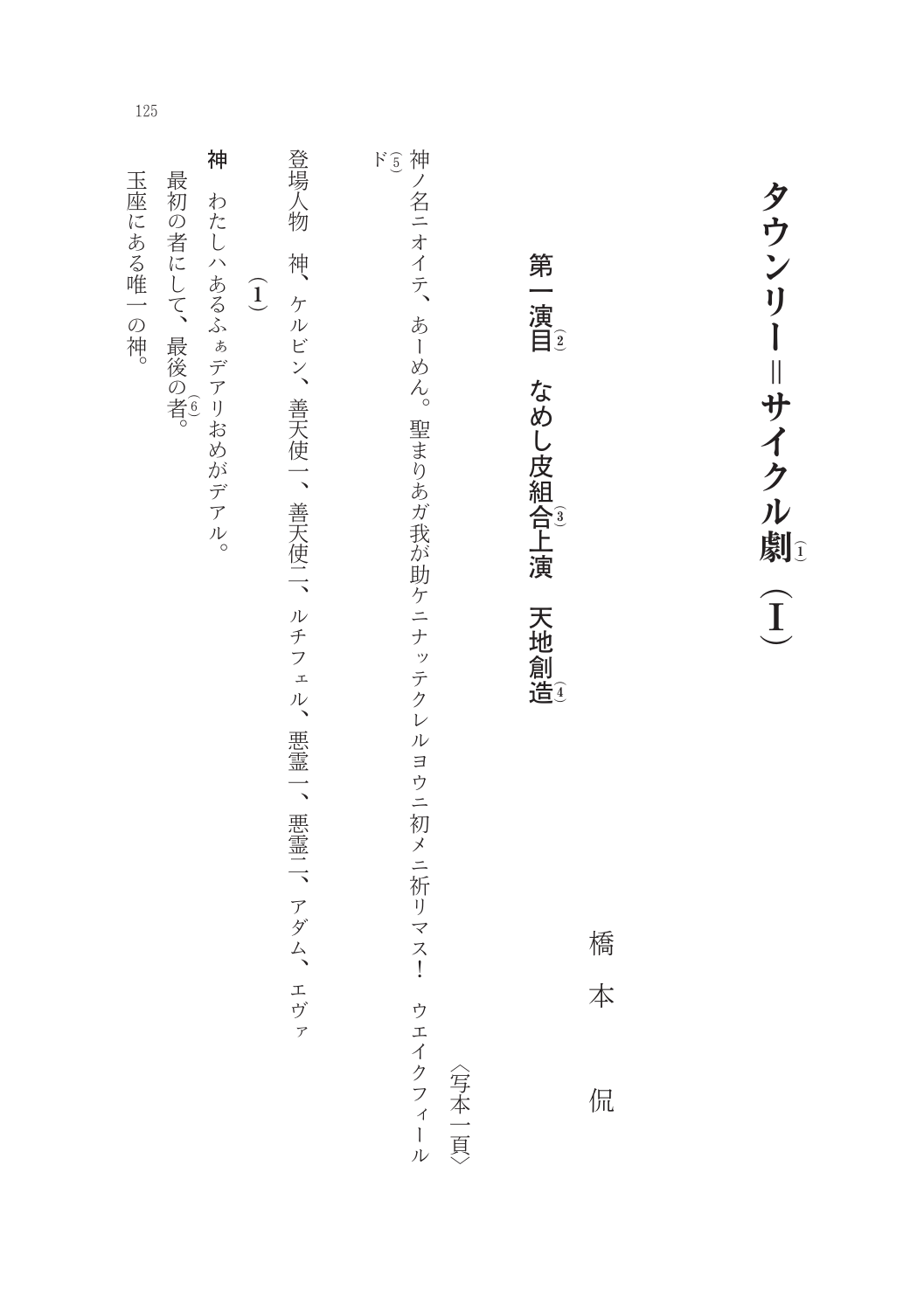| もっとも力のある聖威に溢れ、            |
|---------------------------|
| 父と子と聖霊である                 |
| 三位一体のうちの一つである神。           |
| $\widehat{2}$             |
| わたしに始まりはなく、               |
| わ<br>たしの神性に終わりは<br>ぶない。   |
| わたしは玉座にある神、               |
| 三人格のうちの一つである<br>神。        |
| この三つは決して混じらない             |
| わたしには神格だけがあるからだ。          |
| $\widehat{\mathbf{3}}$    |
| あらゆるすべてのことをわたしは考えている。     |
| わ<br>żΞ<br>しがいなければ何もありえない |
| すべ<br>てのことがわたしには見えているからだ。 |
| そのすべてをわたしの意思に従って行おう。      |
| こ<br>れまでに考えてきたことを成し遂げ、    |
| わ<br>たしの力で支えよう。           |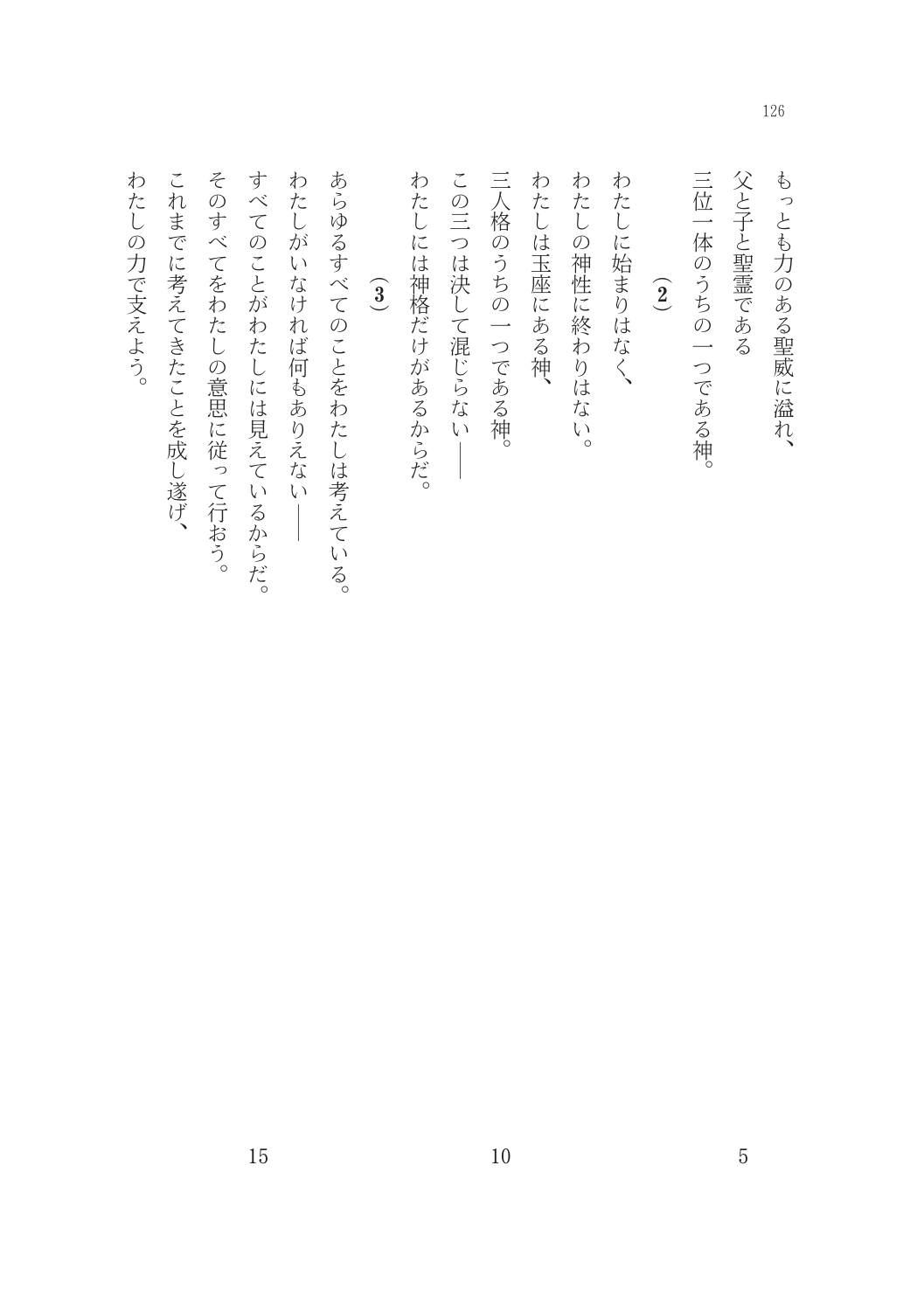| $\widehat{4}$              |
|----------------------------|
| 余の行いの初めに、                  |
| 広々とした天と地と、                 |
| 目に美しい光を造る                  |
| そのようにあるのはいいことだからだ。         |
| 光と闇を二つに分け、                 |
| 時間に仕えさせ、<br>時間のうちにあるようにする。 |
| $\widehat{5}$              |
| 余は暗闇を夜と、                   |
| また、<br>輝く光を昼と、それぞれ呼ぶ。      |
| わたしが口にしたとおりにすべてがあるようにさせよう。 |
| このことは、わたしの意思にしたがって、生じさせよう。 |
| 夕べと朝を共に造り、                 |
| かくして一日となった。                |
| $\widehat{6}$              |
| 余の同意により、中間に水を、             |
| そして、ここで天空を造り、              |

127 タウンリー=サイクル劇 (I)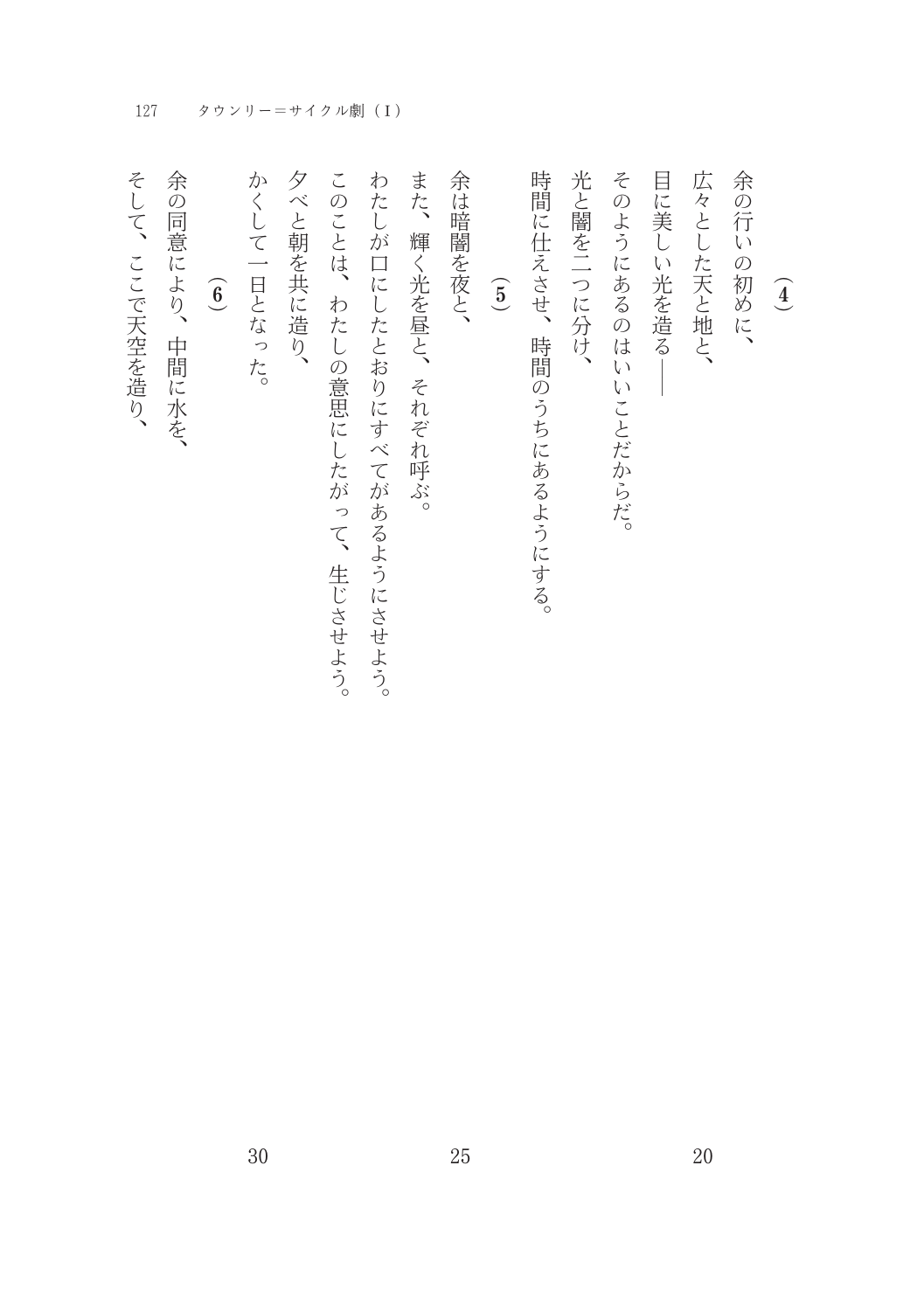| 乾いているものを陸とし、                                                                                                                      | 地が乾いて見えるようにする。 | 一つのかたまりに集め、 | 広々と広がっている水を | $\widehat{J}$ | 一日となり、これが二日目である。 |
|-----------------------------------------------------------------------------------------------------------------------------------|----------------|-------------|-------------|---------------|------------------|
| 草を地から生えさせ、<br>木々を茂らせ、果実を産み出させ、<br>水を海とも呼ぼう<br>その質が明らかになるようにさせよう。<br>これはわたしの意思に従って成された。<br>このような作業はわたしにとって楽しいものだ。<br>$\widehat{8}$ |                |             |             |               |                  |
|                                                                                                                                   |                |             |             |               |                  |
|                                                                                                                                   |                |             |             |               |                  |
|                                                                                                                                   |                |             |             |               |                  |
|                                                                                                                                   |                |             |             |               |                  |
|                                                                                                                                   |                |             |             |               |                  |
|                                                                                                                                   |                |             |             |               |                  |
|                                                                                                                                   |                |             |             |               |                  |
|                                                                                                                                   |                |             |             |               |                  |
| これで夕べと朝が造られ、                                                                                                                      |                |             |             |               |                  |
| 天を水の上に置く。                                                                                                                         |                |             |             |               |                  |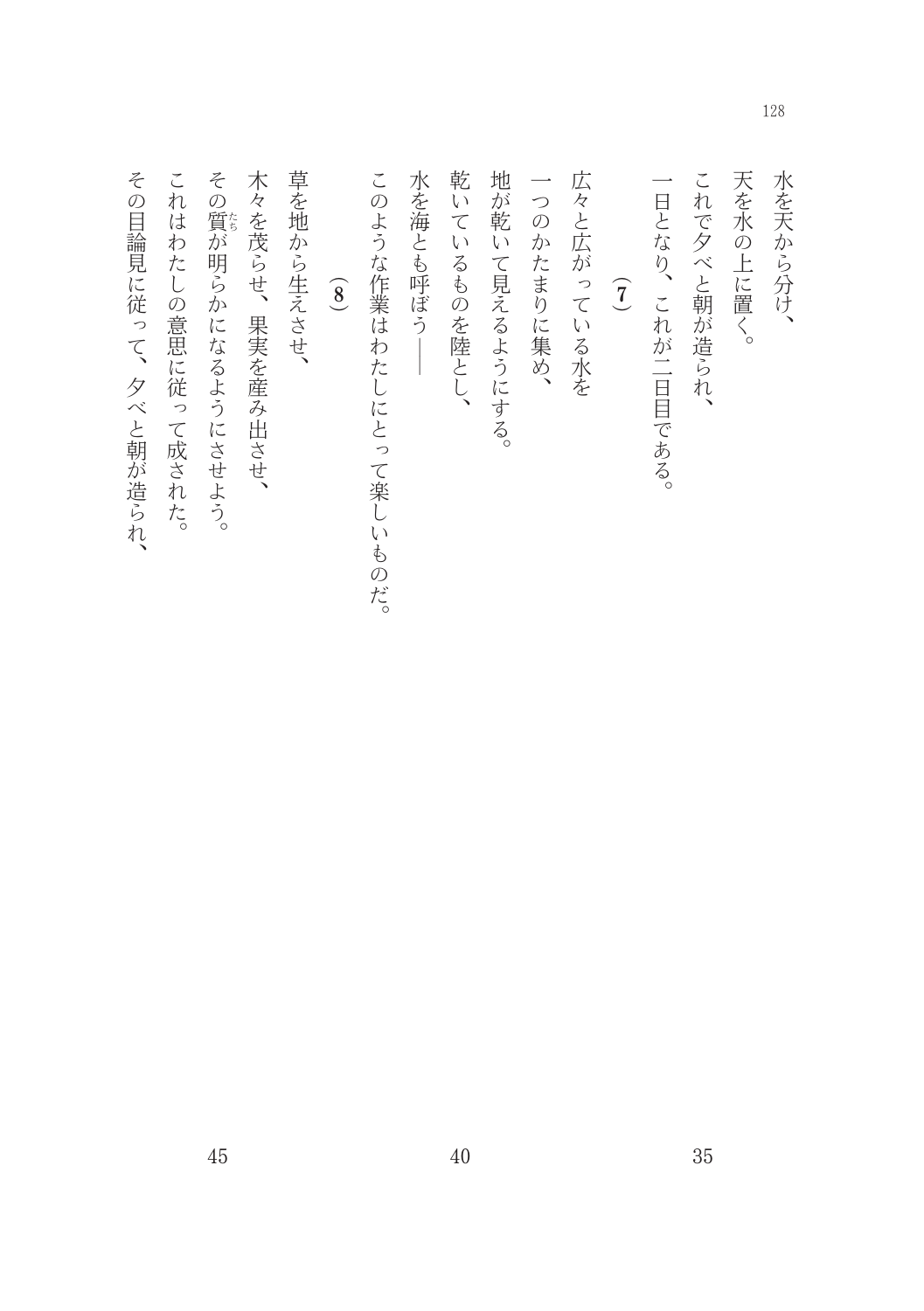129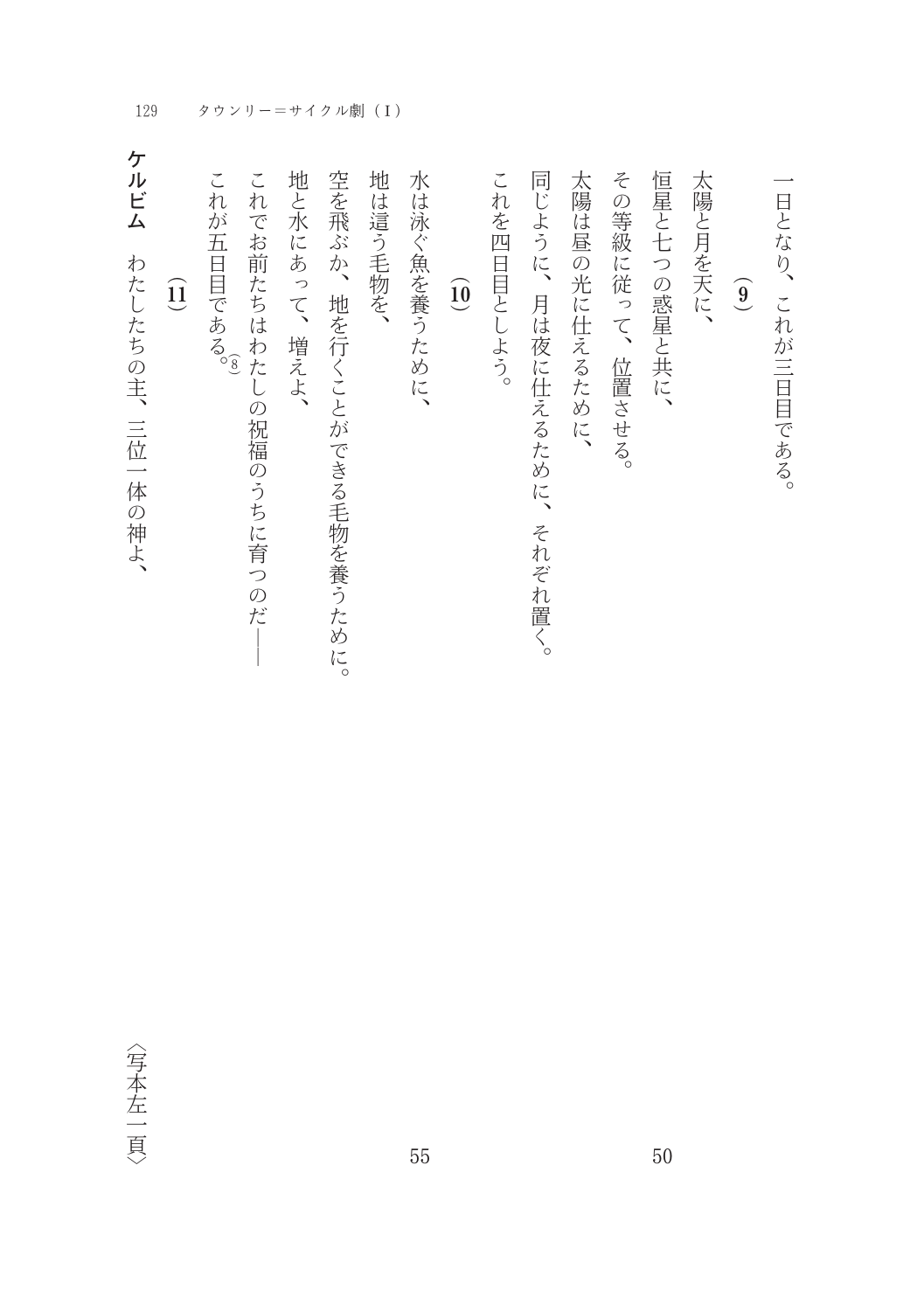喜びと慈しみがあなたに、

すべてのものの上にあまねく、ありますように祈りますー

あなたが命じられたから造られたのです、

天と地と、この世にあるものすべてを。

そして、決して失うことのない喜びをわたしたちに与えてくださったのですから。

主よ、あなたは力に満ちあふれ、

その力によって、ルチフェルをあんなにも輝くものに造られました。

主よ、わたしたちはあなたを愛しています! わたしたちも輝いていますが、

あの者のように輝いている者はわたしたちのうちにはいません。

70

ルチフェル ––なるほど、「光輝く者」と呼ばれたものです、

身に帯びるその好ましい光があるからです。

あんなにも好ましく、あんなにも輝いていますので、

あの者のあのような姿かたちを目にするのは大きな喜びです。

主よ、わたしたちはあなたを愛します、

あのような者が無から造られたのだ、ということを思いながら。

〔ココデ、神ガ玉座カラ去ル。スルト、るちふぇるガ代ワッテ座ル。〕

 $\widehat{12}$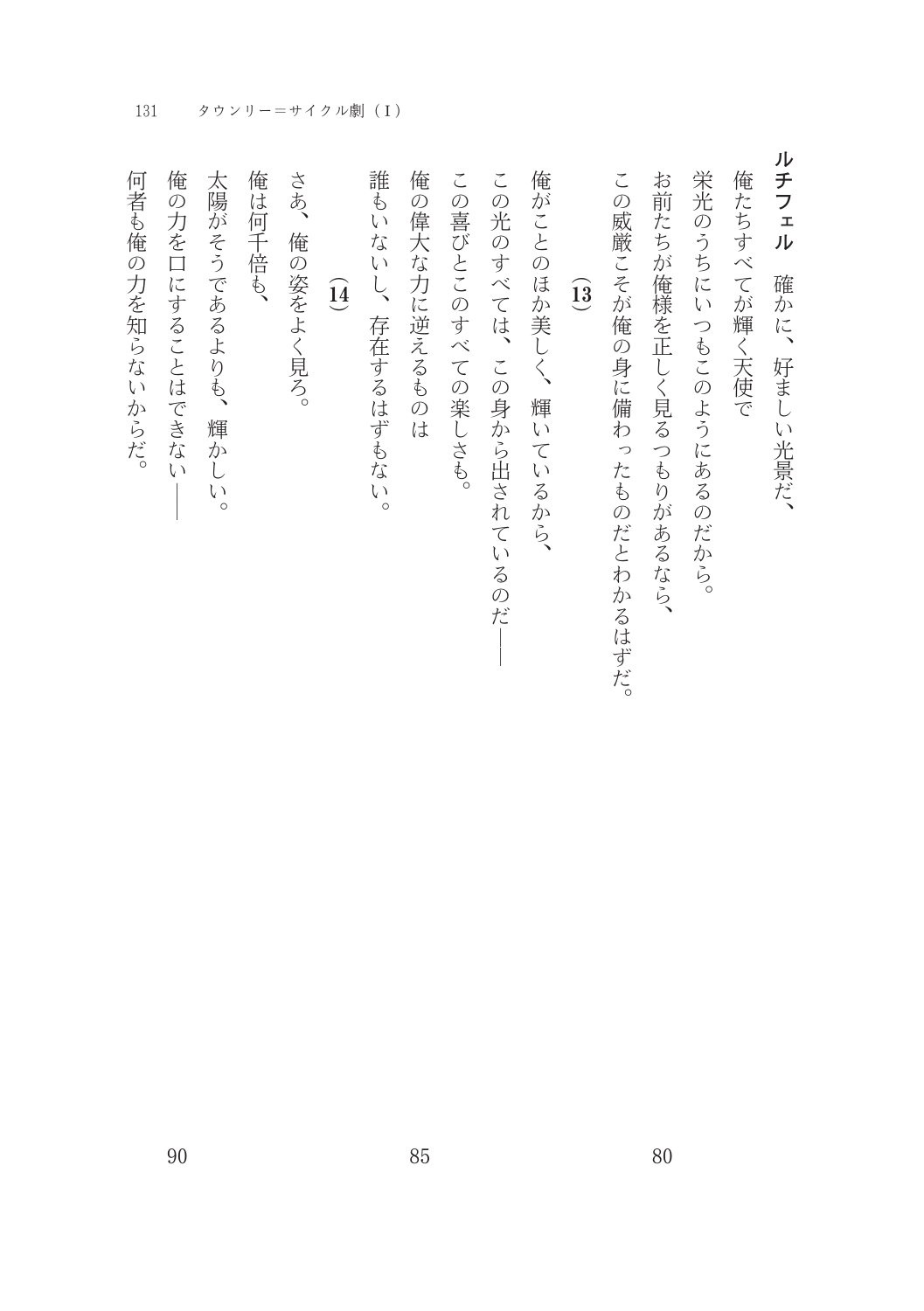| 誰<br>が<br>俺<br>7<br>l<br>J<br>$\lambda$ |  |
|-----------------------------------------|--|
| Ò                                       |  |

それゆえ、知りたいものだ、天上において、

# $\widehat{\mathbf{15}}$

俺が栄光の主だから、

この世界のすべてに、

俺の喜びはほとんどのものに及んでいる。

それゆえ、俺の意向はこうだ––

お前たちが俺様を「ご主人様」と呼んでくれることだ。

#### $\underline{\widehat{16}}$

そうしたら、直ぐに見せてやろう

俺様が玉座に座るのがいかにふさわしいかを、

栄光の王として。

俺にこそふさわしいのだ、完璧に、

ヤツのがあった場所に俺の玉座を置くのが。

 $\widehat{\mathsf{17}}$ 

仲間たちよ、さあ言ってみよ、

三位一体の座に座るのが俺にふさわしいかどうか、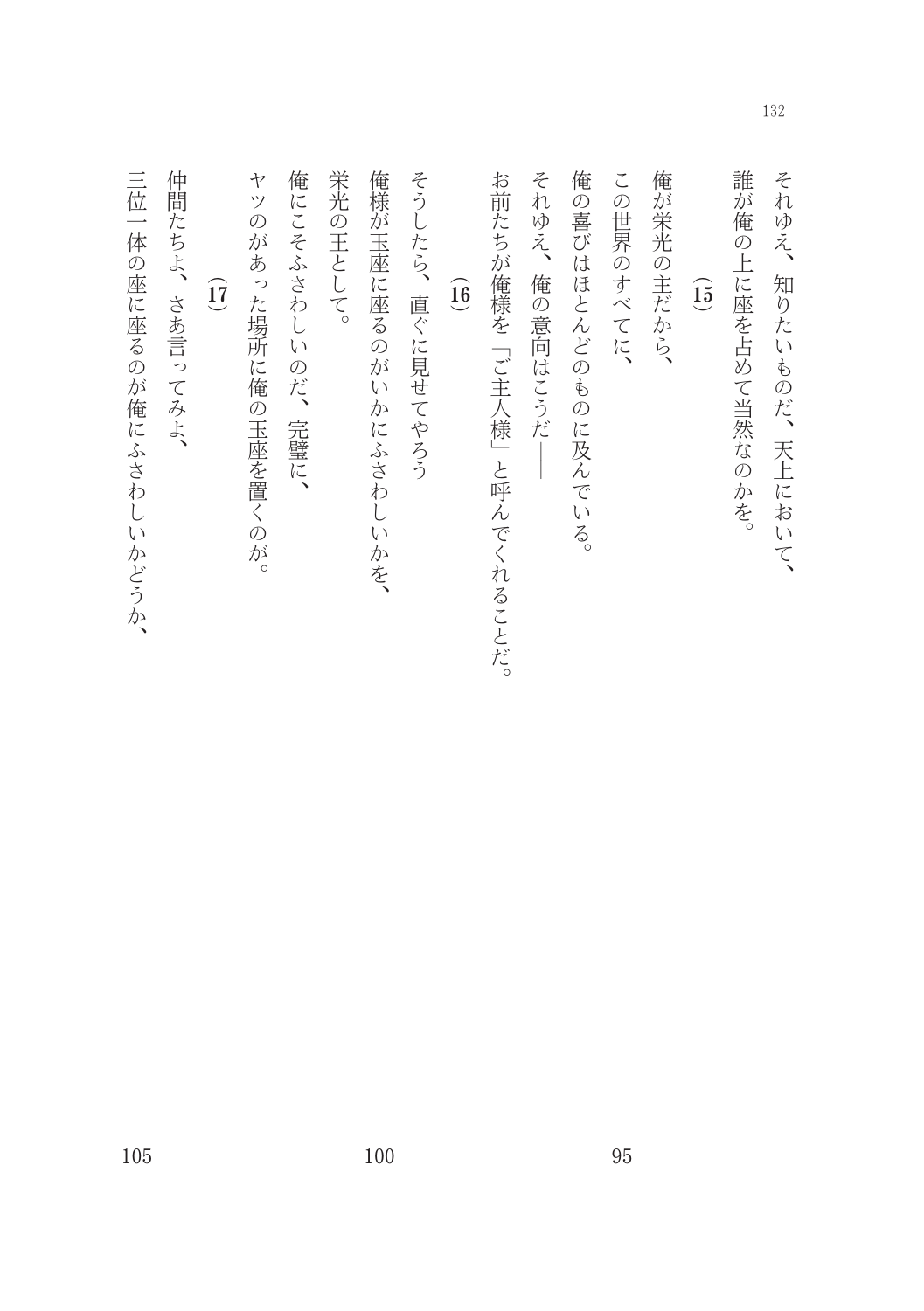| 手足はどれもこれもこんなに輝いているので                  |
|---------------------------------------|
| この座がヤツにはもちろんだが、俺にとってもふさわしいと信じている。     |
| 悪天使一 この目にはあなたがとても美しく映るので、             |
| 高みに座るのがなるほどふさわしい。                     |
| そうなさるのがいい、とわたしには思えます。                 |
| 善天使一 うぬぼれた自賛は止めにするようにとお勧めします          |
| その席<br>にふさわしい天使はいないはずだからです、           |
| すべてにおいて、あの方のようには。                     |
| 善天使二<br>そんなことを言うのは止めにするように忠告しておく      |
| 無駄話をたたいているだけだと分かるからだ。                 |
| ヤツには絶対に、今も、これからも、<br>ふさわしいところなど決してない、 |
| すべてを造られた方と同じようには。                     |
| 悪天使二<br>さあ、俺にも分かる範囲で判断すれば、            |
| あの方が座るのが当然と思える。                       |
| 間違<br>いなく<br>あの方は美しいので、               |
| 玉座に座るのが当然だと思える。                       |
| それゆえ、<br>仲間よ、<br>口はもう利かなくていいから、       |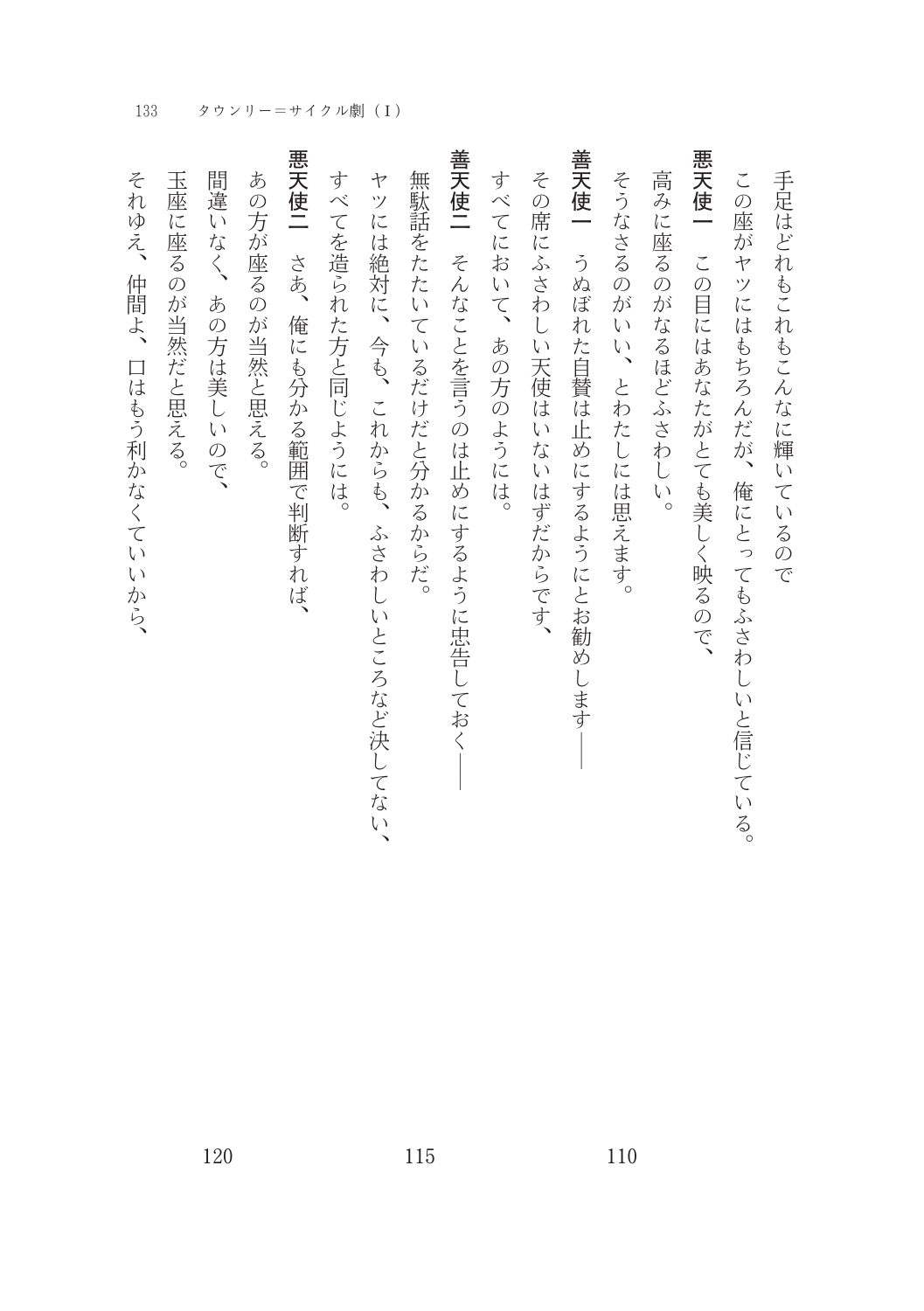| 自分で言ったことを思い直してみよ。                                   |     |
|-----------------------------------------------------|-----|
| あの方がそこに座るのがふさわしいと思える                                |     |
| そこに座っていれば、神自身と同じように。                                | 125 |
| ルチフェル<br>愛しい仲間よ、そのように考えないのか?                        |     |
| 悪天使一<br>そのとおり、神も知っているし、他のヤツもそうだと分かってる。              | △三頁 |
| 善天使一<br>いいや、確かにだ、わたしたちにはそのとおりだとは思えない。               |     |
| ルチフェル<br>では、何を心配するのか、そんな値打ちのないことを?<br>$\widehat{9}$ |     |
| こんなにも俺は光り輝いているから、                                   | 130 |
| 高く飛び上がってみよう!<br>$\widehat{10}$                      |     |
| 〔ココデ、叫ビ声ヲ上ゲテ悪天使タチガ退場スル。悪霊一ガ語ル。〕                     |     |
| 悪霊一 ああ、なんと悲しいことか!                                   |     |
| ルチフェルよ、このように落ちてしまったのはなぜか?                           |     |
| 美しい天使であった俺たちが、                                      |     |
| 他の天使たちの上、あんなにも高い位置に座っていたのに、                         | 135 |
| 今や石炭のように真っ黒になり、                                     |     |
| 宮廷の道化のようにぼろを身にまとって、見苦しいかぎりだ。                        |     |
| ルチフェルよ、なんでわざわざ落ちなければならなかったのか?                       |     |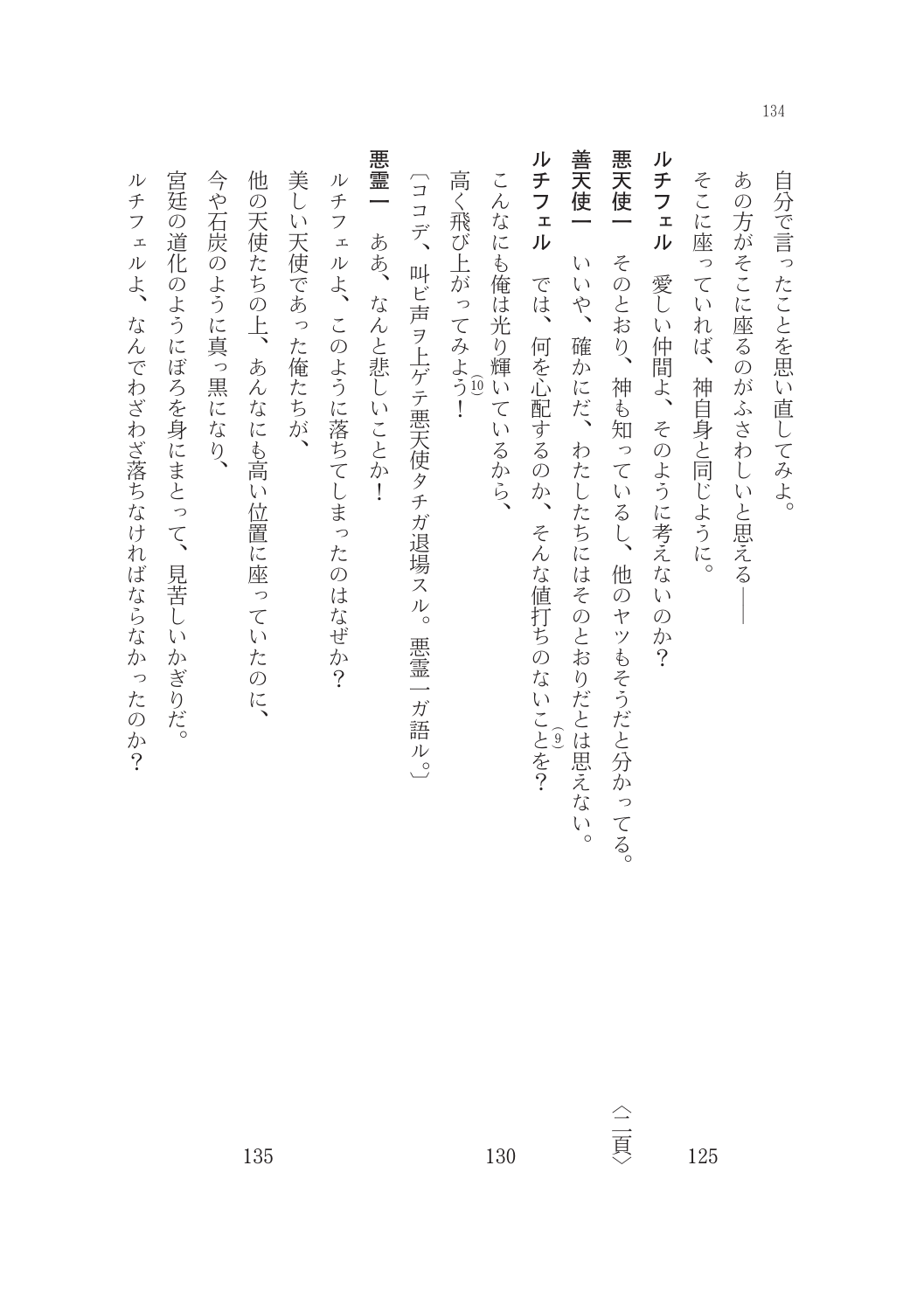| 俺たちには楽しさと喜びが十分にあった、                                  |
|------------------------------------------------------|
| そのせいで俺たちすべてが無に帰した!                                   |
| ああ、<br>なんたることか、思い上がる気持ちがそもそもわれらに生まれたとは               |
| 俺たちが犯した罪のせいで失ってしまっ<br>たし                             |
| 悪霊二<br>ああ、<br>なんたることか、<br>俺たちが浸っていた喜びを               |
| $\widehat{18}$                                       |
| 今もこれからも、<br>われわれは費えてしまったとしか言いようがない。                  |
| ああ、<br>な<br>んたることか、他に言うことはな<br>$\tilde{\mathcal{N}}$ |
| そのせい<br>で悲しみと苦しみに自分の身を引き渡した。                         |
| あんたは<br>われわれに悪辣な意地悪をした。                              |
| 天使から悪の権化になったのだ。                                      |
| それであんたは転落した、<br>それで十分の一になってしまって、                     |
| 悪辣にもあんたは同族から別れてしまっ<br>たのだ                            |
| 十あるところをあんたが九まで造った。                                   |
| 高みに座る神自身から得ていた。                                      |
| 番に光り輝き、<br>最高の天使で、<br>そのほとんどの愛を                      |
| あんたはすべての天使のうちで一番に美しかったのに                             |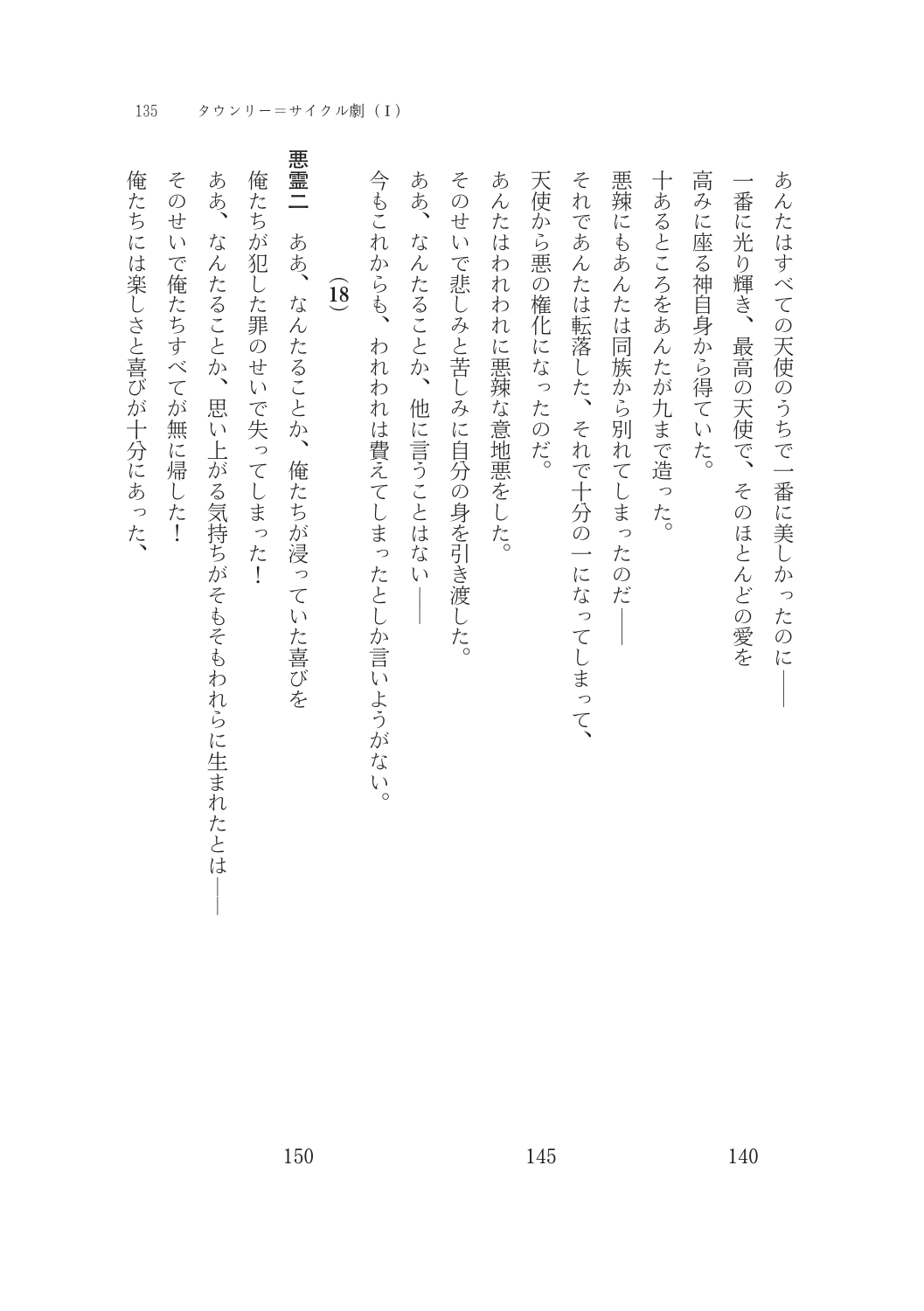善と悪の両方を知らせてやろう。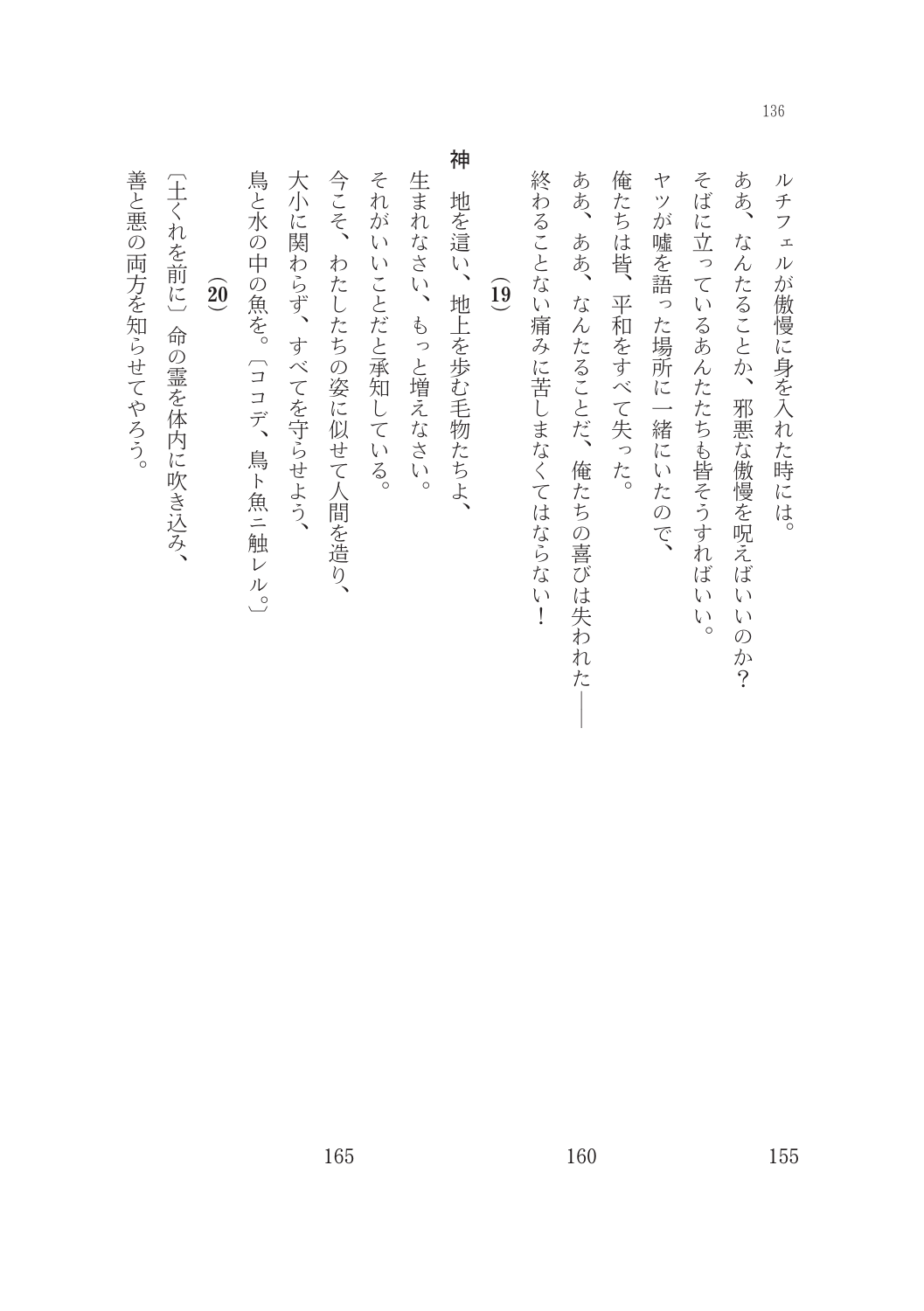| お前に支配させよう。<br>お前の手に委ね、<br>水にいるものでも陸にいるものでも、すべてのものは<br>〔アダムに向かって〕さあ、立ち上がって、わたしのそばに立ちなさい。<br>$\widehat{\mathfrak{A}}$ |
|---------------------------------------------------------------------------------------------------------------------|
| お前に智慧を与え、力を与えよう、                                                                                                    |
| お前の目で見える四方八方のもののためだ。                                                                                                |
| すばらしく利口にさせておいて、                                                                                                     |
| 思いのまま、楽しみと喜びを持てるようにしよう、                                                                                             |
| 気に入ったことをすべて成し遂げ、                                                                                                    |
| 天の国で暮らせるように。                                                                                                        |
| $\widehat{22}$                                                                                                      |
| ここをお前の住処とする                                                                                                         |
| 楽しみと慰みでいっぱいの住処で、                                                                                                    |
| お前をその持ち主にしよう。                                                                                                       |
| 一人でいるのは良くない、                                                                                                        |
| このりっぱな住まいの中を歩くのは、                                                                                                   |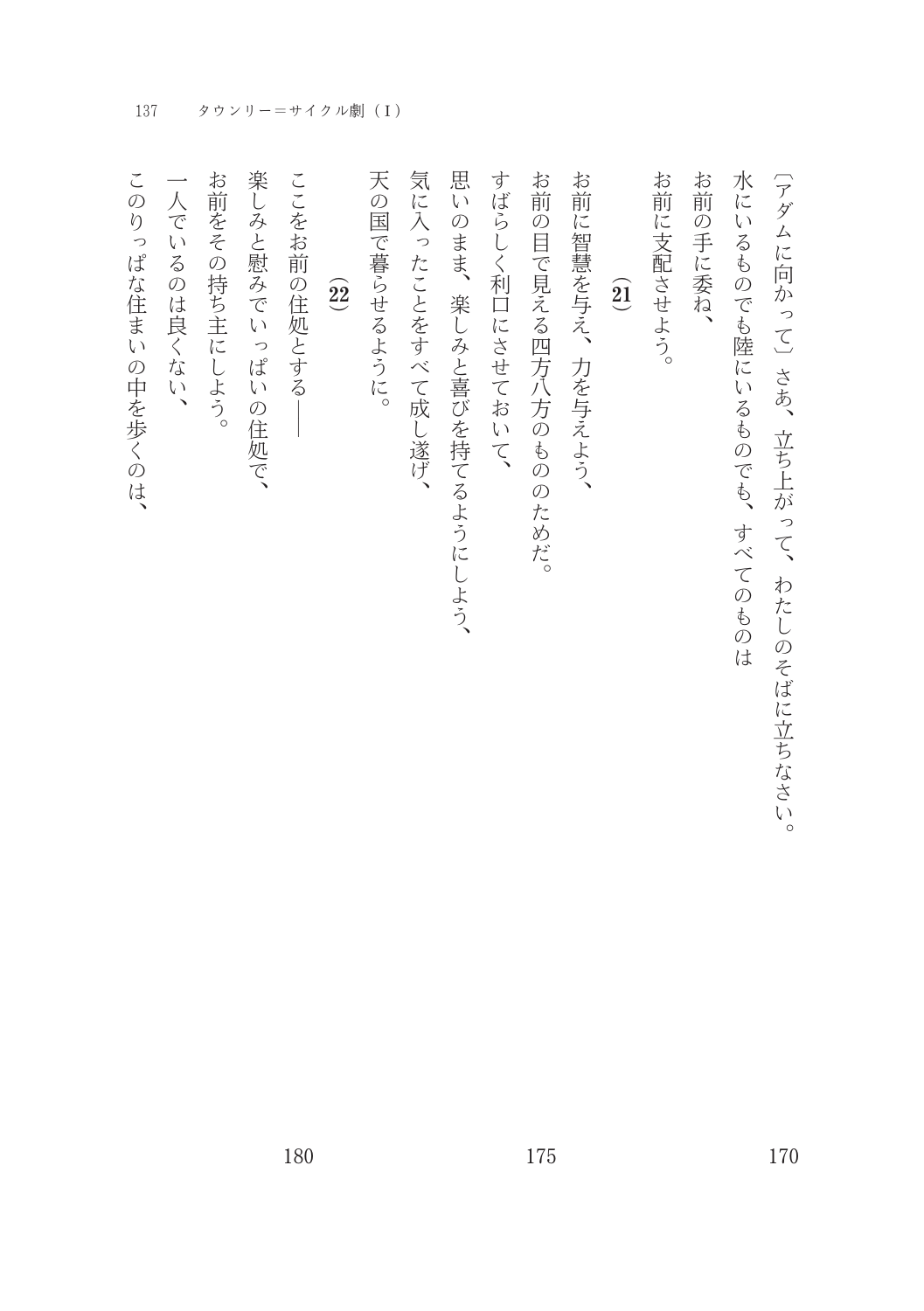このすべて楽しい喜びのうちでは。

## $\widehat{\mathbf{23}}$

それゆえ、あばら骨をお前から取り、

それをお前の配偶者とし、

お前の助けとならせよう。

お前たち二人にここにあるものを管理させ、

永久に喜びのうちにあるようにしよう――

わたしの祝福のうちに子孫を増やすのだ。

 $\widehat{24}$ 

この場所で喜びと恵みを与えよう、

自らを罪より引き離すつもりがあるかぎりは

偽りなく、そのように言っておく。

さあ、立ち上がれ、わたしの天使ケルビムよ!

かれら二人をともに連れて入り、

その楽園の中に、平和のうちに、留めなさい。

〔けるびむガあだむノ手ヲ摑ムト、主ガ二人ニ言ウ。〕

 $\widehat{\mathbf{25}}$ 

〈左二頁〉 (95)

190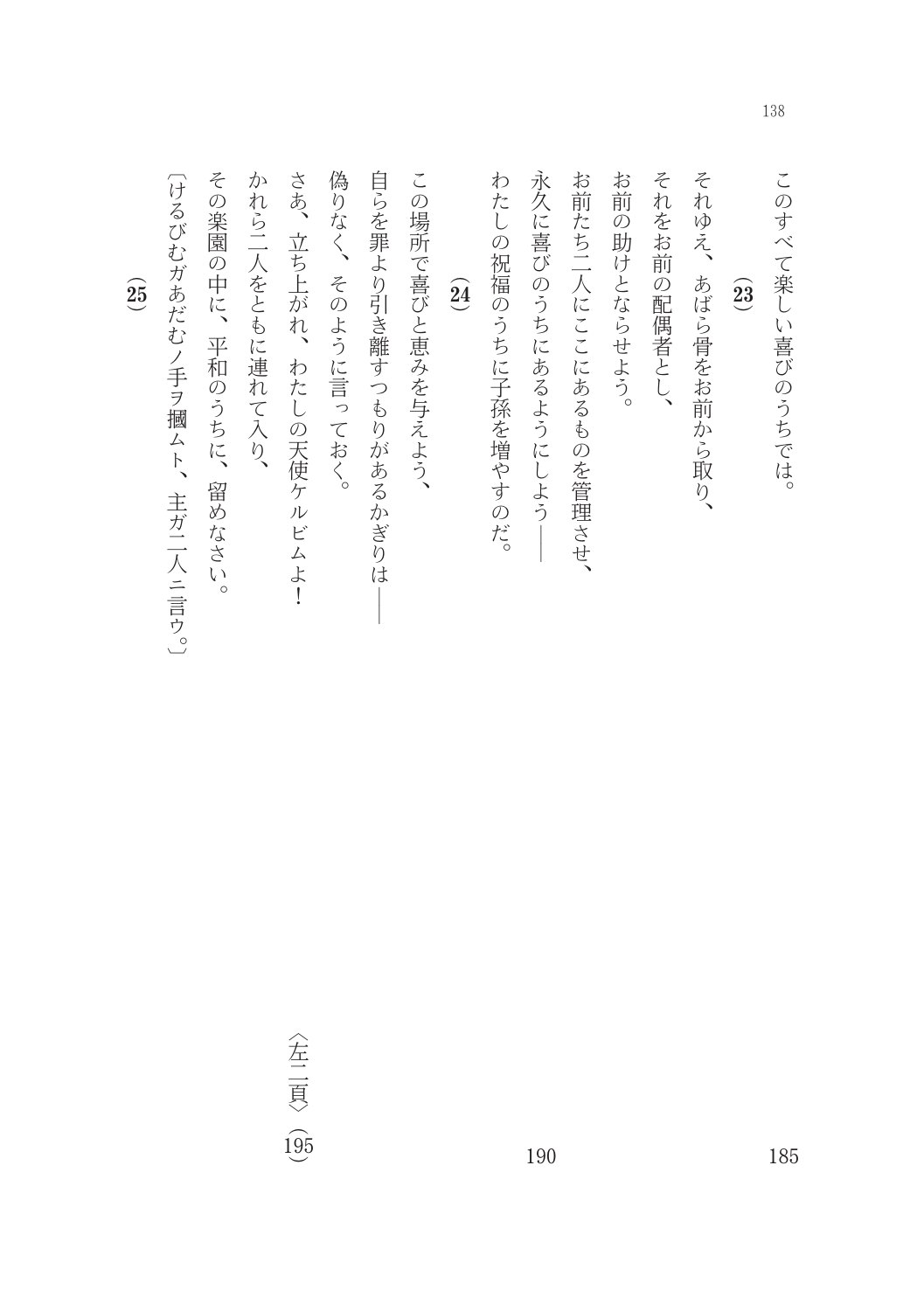| アダムよ、それにお前の妻のイヴよ、<br>聞きなさい、                |
|--------------------------------------------|
| お前たちに命の木を禁じる。                              |
| さらに、その実を造った者として、<br>わたしは命じる                |
| 気に入ったものは採ってもいいが、その木にだけは近づくな。               |
| アダムよ、もしもわたしの命令どおりにしなければ、                   |
| 痛ましい死に方をすることになろう。                          |
| ケルビム わたしたちの主、わたしたちの神、<br>あなたの意思が果たされますように。 |
| 直ぐにでも、二人を連れてゆきましょう。                        |
| わたしの主よ、真実、ぐずぐずしません、                        |
| そこへ二人を導き終えるまで。                             |
| 主よ、あなたに喜んで感謝します、                           |
| わたしたちの友だちとなる人間をお造りになった。                    |
| さあ、<br>アダムよ、こちらに来なさい、<br>お前を連れてゆこう。        |
| わたしの言うことを良く聞くように                           |
| どのようにお前が造られたかをよく考えておくように、                  |
| わたしの主をすべての思いのうちに愛するように。                    |
| 主は、その意思によってお前を造った、                         |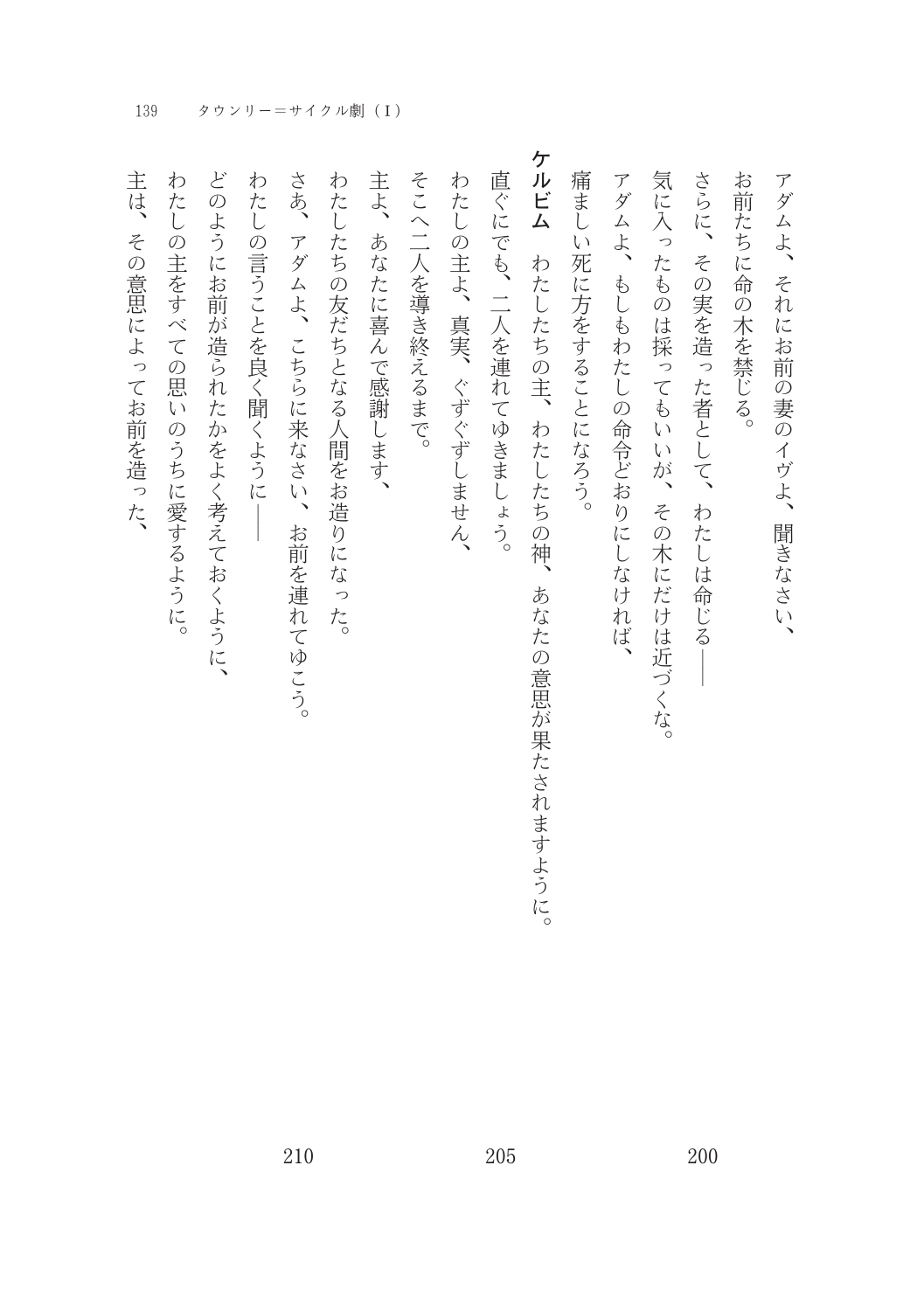| エヴァ<br>喜びと恵みの場所であると思われます。   |
|-----------------------------|
| わたしの伴侶のイブよ、この場所をお前はどう思うか?   |
| ここが楽しい場所だからです。              |
| あなたの愛と、あなたの慈しみがそうでありますように   |
| 今も、<br>かつても、これからも、          |
| アダム<br>全能の主よ、感謝します、         |
| 主のところへ、来たところへ。              |
| 元気に暮らすように<br>-もう戻らなくてはならない、 |
| これからは賢くあるように気をつけ、           |
| ここから楽園に入り、                  |
| 逃れることなく、ただ滅びるだけだ。           |
| なぜなら、神の命令を破ったら、             |
| そのようにいつもあるように気をつけなさい。       |
| 禁じているのは一本の木だけだから、           |
| 生きているものすべての長とされた            |
| 神はたくさんのものをお前に与え             |
| 天使の階位を充足するために。              |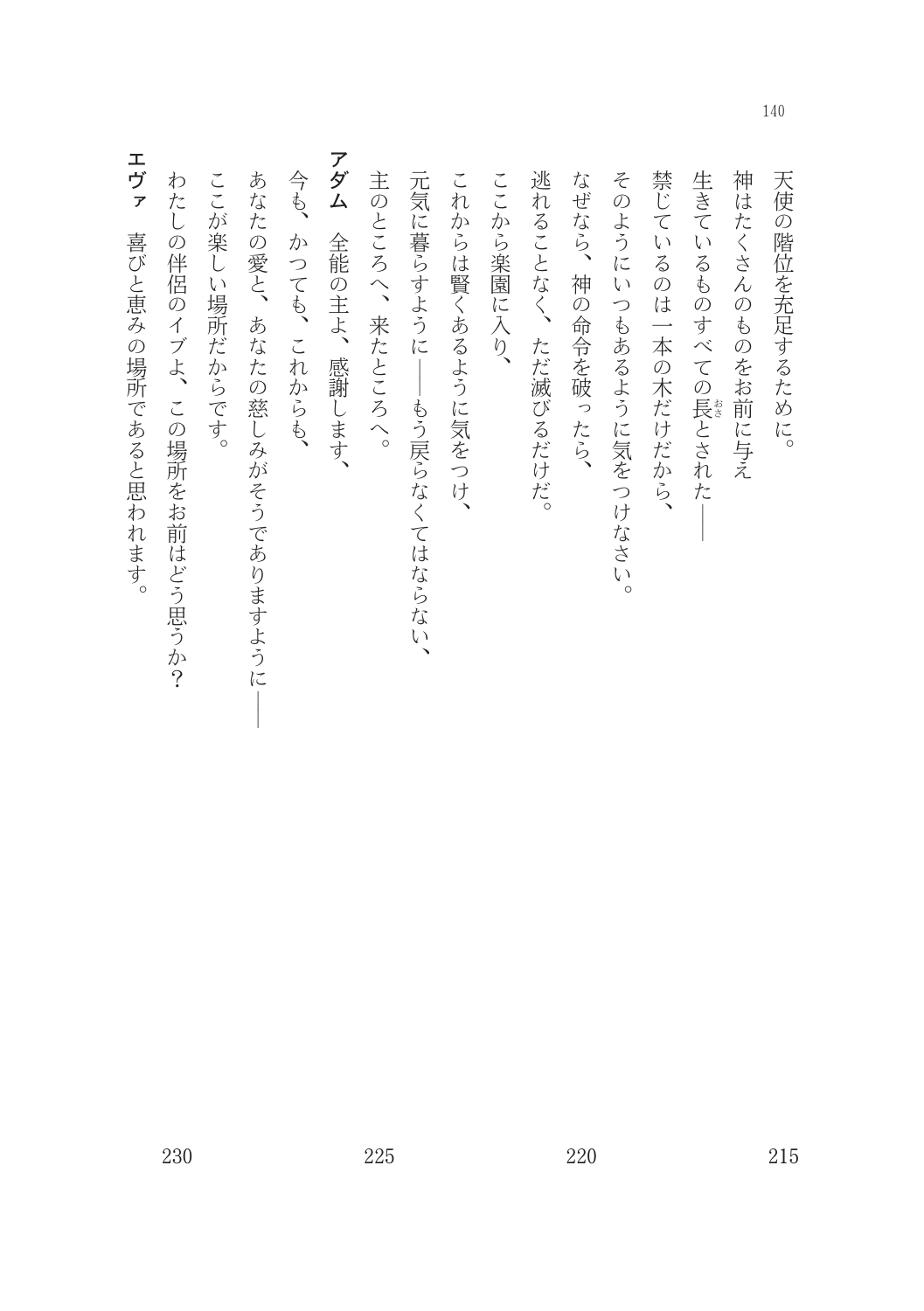| わたしが気乗りのしないことを信じてください、                     |
|--------------------------------------------|
| あなたが出掛けている間は、その木には近づかないつもりです               |
| エヴァ<br>さあ、行って、至る所で楽しんでください、                |
| そうなら、神が言っていたように、わたしたちは注意したほうがいい。           |
| 近づいたら、ひどい代価を支払うことになるだろうから。                 |
| 命の木には近づかないように気をつけろ                         |
| アダム でも、いいかイブ、わたしの妻よ、                       |
| 見るものを見たら、戻ってきてください。                        |
| エヴァ<br>喜んで待っています、旦那様<br>──とても楽しいことになるでしょう。 |
| とてもかぐわしく匂い、色とりどりだ。                         |
| 草が生え、他にも小さな花が咲いていて、                        |
| ここには、<br>これまで目にしたものより、<br>、もっと多くのものがある     |
| ここにはどんな木々が生えているかを見てみよう。                    |
| もっと他の場所にも行って、                              |
| アダム<br>わたしの伴侶のイブよ、そこで待っていてくれ-              |
| 神がとこしえに祝せられますように。                          |
| 神があなたとわたしに与えてくれたものです。                      |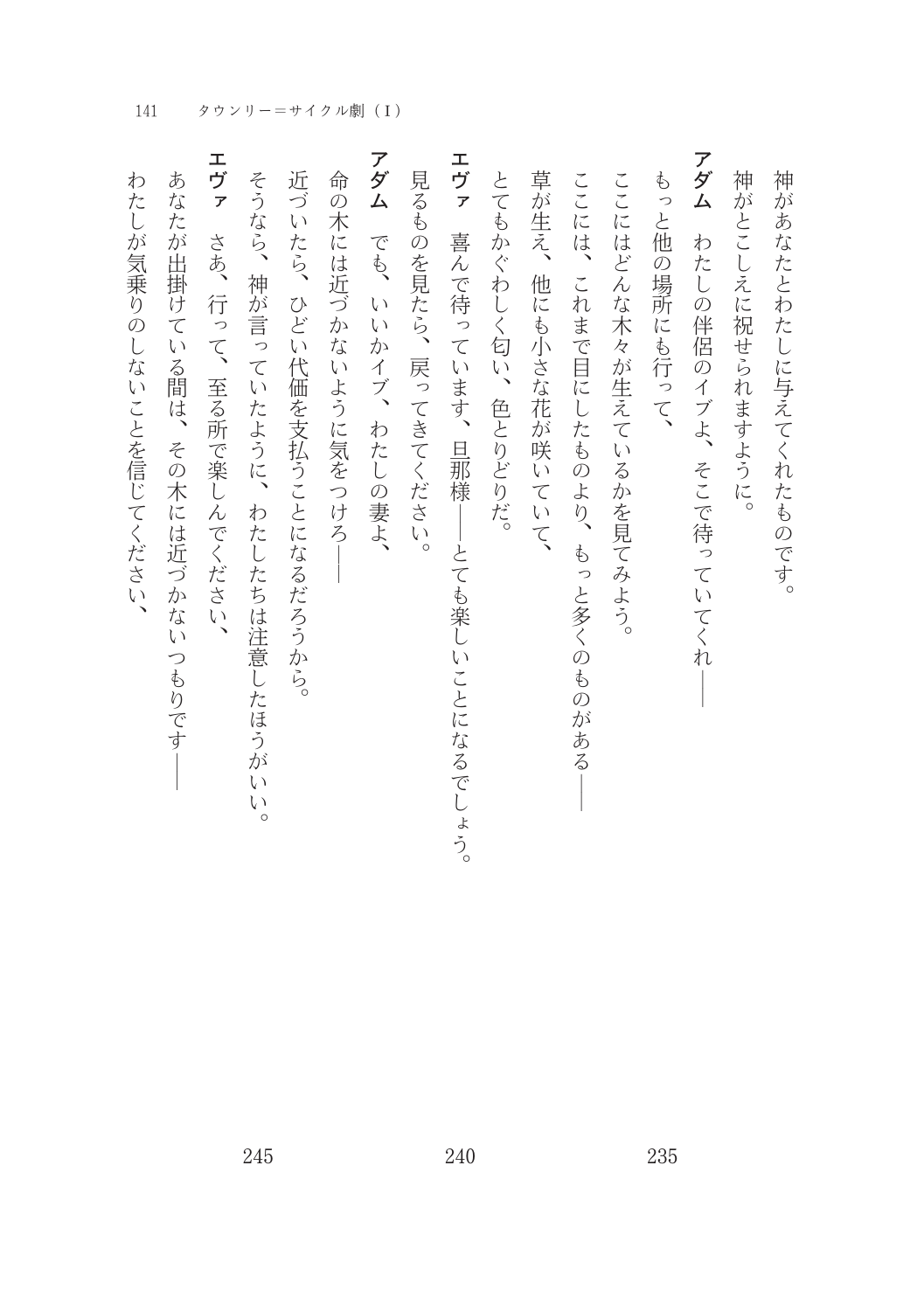| ルチフェル<br>傲慢な俺を支持してくれたからだ。<br>だが、仲間たちよ、俺の言うことを聞いてくれ。<br>大いに楽しくやっていた俺たちが<br>あの時、<br>十番目の階位にいた連中が俺と一緒に落ちた<br>それぞれの階位にそれぞれの序列があり、<br>天には十の階位があって、<br>神が訳もなく怒るようなことをする気は少しもありません。<br>こうなるはずと誰が信じていたか?<br>こんなにひどい苦しみをこうむることになろうとは<br>俺と行動を共にしてくれて、<br>このような時をまさか見るとは、<br>誰が考えただろうか? |
|-------------------------------------------------------------------------------------------------------------------------------------------------------------------------------------------------------------------------------------------------------------------------------|
|                                                                                                                                                                                                                                                                               |
|                                                                                                                                                                                                                                                                               |
|                                                                                                                                                                                                                                                                               |
|                                                                                                                                                                                                                                                                               |
|                                                                                                                                                                                                                                                                               |
|                                                                                                                                                                                                                                                                               |
|                                                                                                                                                                                                                                                                               |
| 俺たちの喜びは永遠に失われてしまった!                                                                                                                                                                                                                                                           |
| 神が人間を手造りにし、                                                                                                                                                                                                                                                                   |
| あのような恵みを終わりなく持てるようにしてやった。                                                                                                                                                                                                                                                     |
| それは残された天軍九隊の階位を元どおりにするためだ、                                                                                                                                                                                                                                                    |
| 俺たちより後に留まった者たちを据えるのだー<br>-それがヤツの意思だ。                                                                                                                                                                                                                                          |

奴らは今、楽園にいる。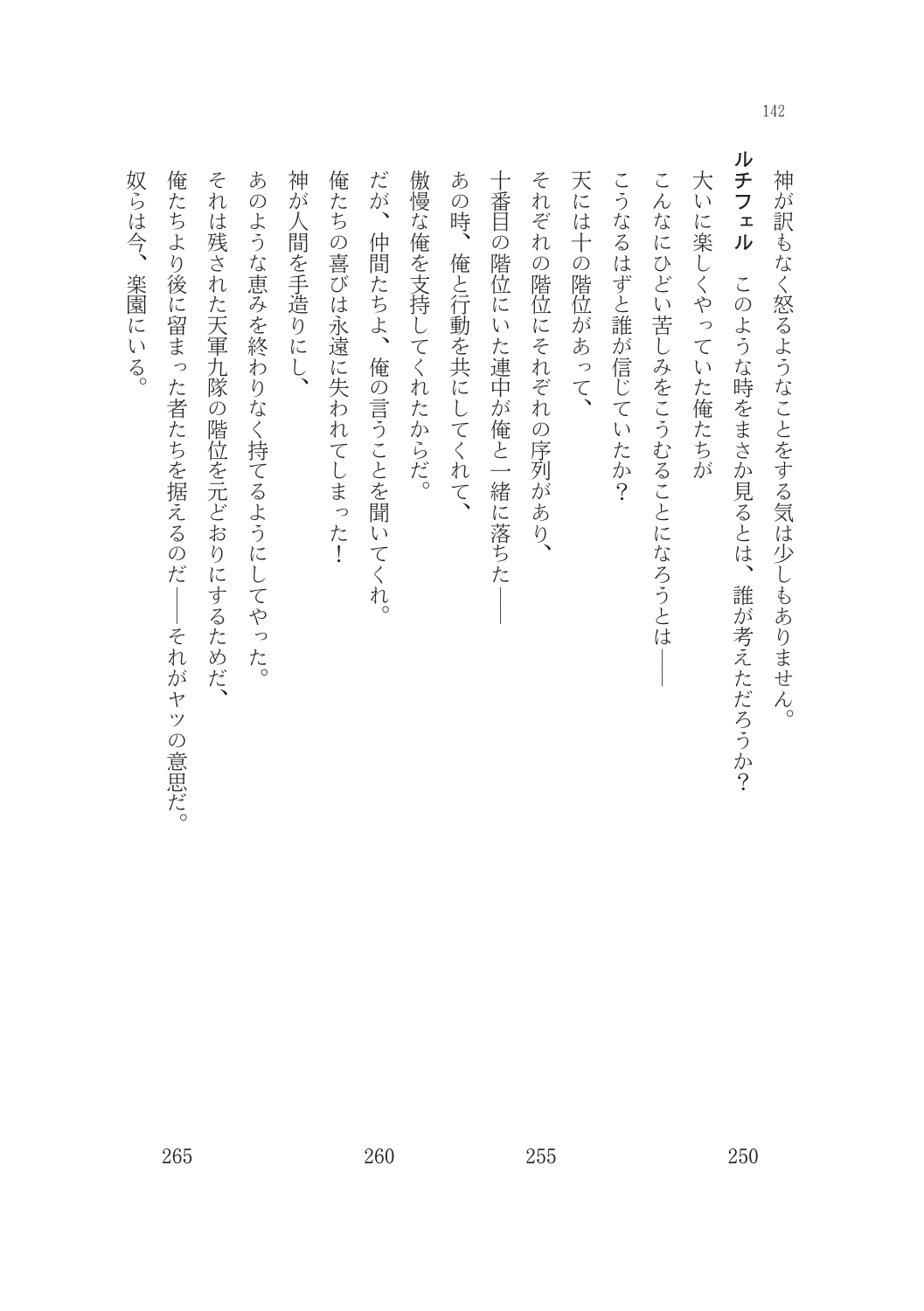〔ここに、第一演目の「天地創造」が終わり、次の演目「アベル殺し」へ続く。〕 だが、俺たちのほうがより賢かったら、奴らをそこから追い出してやれるのだ。

### $\Gamma$

| (註釈) |                                                                                                                 |
|------|-----------------------------------------------------------------------------------------------------------------|
|      | (1) これまでに筆者はイギリス四大サイクル劇のうちの二つを翻訳している。『チェスター=サイクル劇』を本誌の九六号(一九八六年十二月)                                             |
|      | から一一九号(一九九三年十二月)に、『ルーダス・コヴェントリー=サイクル劇』を本誌の一三一号(一九九七年十二月)から一六〇号(二                                                |
|      | ○○七年三月)に、それぞれ掲載した。本号から順次訳出するのは、これも四大サイクル劇の一つである『タウンリー=サイクル劇』である。                                                |
|      | イングランド北部のウェストヨークシャー州の東部に位置する州都ウエイクフィールド市に伝わるサイクル劇で、第一演目の「天地創造」から                                                |
|      | 第三二演目の「ユダの首吊り」までの全演目が収録してある。この『タウンリー=サイクル劇』の底本は、マーティン=スティーヴンとA・                                                 |
|      | C・コーリーとが共編註した『タウンリー劇(The Touwadey Plays, Vols. I(Introduction and Text, S. S. 13)and II(Notes and Glossary,     |
|      | S. S. 14〉, The Early English Society, Oxford University Press, 1994)(以下、SCと表記)』である。ちなみに、A・C・コーリーは既に一            |
|      | 九五八年に校訂本 (7he Wakefield Pageants in the Touvneley Cycle, Manchester)を単独で出版している。                                 |
|      | 本書の翻訳に際しては、今回の底本と同じ英国初期原本協会(The Early English Society)が出版している旧版(The Touwaley Plays, Geo-                        |
|      | rge England ed. with side notes and introductions by A. W. Pollard, EETS, ES 71, London, 1897)(以下、EPと表記)を始め、ピータ |
| Ì    | =ハッペの編註書(Evrgtish Mystery Plays, London, Penguin Books, 1975)と、デイヴィド=ベヴィントンの編註書(Medieval Drama, Bos-            |
|      | ton, 1975)をそれぞれ参照した。                                                                                            |

たち(mystery)なので「ミステリー=サイクル劇」とも呼ばれているものである。このタウンリー=サイクル劇は興味深いところを二つだけ 一つ一つの物語がそれぞれに展開して物語群全体で完結するので「サイクル劇」とも、上演に関わるのが商工業の同業者組合(ギルド)の職人 本書は他のサイクル劇と同様に、「天地創造」に始まり「最後の審判」で標準的に終わる聖書の記述を題材としているので「聖史劇」とも、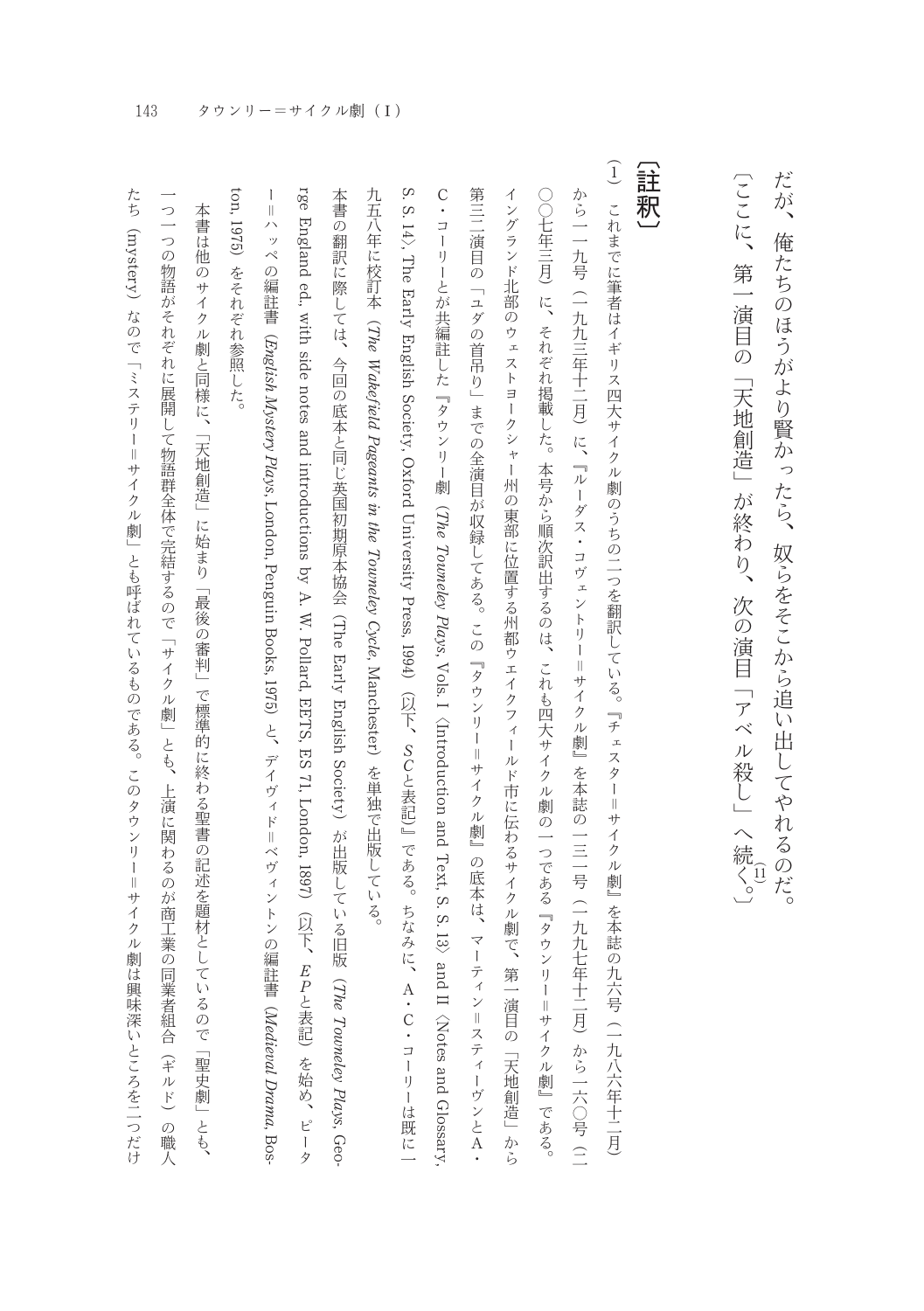$\mathcal Q$ ③日本語の人称代名詞は文脈が明らかな場合はほとんどなしで済まされる慣例がある。それゆえ、英語の人称代名詞を(例えば、 文のものと合致していない箇所が出た。 ①SCの発話の順序と句読点を踏襲したが、違和感を覚える箇所は、日本語の通常の構文を優先させた。当然ながら、そのせいで行数表記が原 ころが多く、かなりの文学的知識や才能を持つ人物であると想像される。 ろんのこと教父の著作や説教集・聖人伝にも深い造詣があること、中世の民話や伝説、抒情詩やことわざなどにも通じていることを窺わせると ひとまず措くとして、二つのサイクル劇のこのような近さは興味深い。 によれば、「近似性が認められない割合は三十二分の九である」という。劇としての独自性は約二割八分しかないとも解釈でき、 挙げると、その一つに、これも四大サイクル劇の一つである『ヨーク=サイクル劇』との顕著な類似性が挙げられる。SCの解説(p. xxviii) 人称を表わす「わたし、わし、おれ、われ」などと)忠実に訳出しなくてはならないとなると、その台詞の調子は勿論のこと、 ィールドの劇作家」というあだ名が与えられている。この人物の記述と思われるくだりには、ラテン語が聖職者のように駆使され、 最後に、筆者の翻訳姿勢を記しておく。耳で聞いても解かり易い平易な散文体を基本としているが、いくつかの原則を設けた。 もう一つは、台本の特定の部分を執筆し、このサイクル劇全体を洗練されたものに仕上げたと目される人物がいて、その人物に「ウェイクフ (登場人物・ト書き・台詞などに用いられる英語以外の)ラテン語などの外国語はカタカナ表記とした。 話者の性格にま 日本語の第一 地理的状況は 聖書はもち

様で、 翻訳などは筆者にはおよそ不可能なので、 ④中英語以降の伝統を響かせる脚韻の場合と同様に、古英語の伝統を察知できる頭韻法も効果的に多用されているが、音合わせを意図的にする で影響を与えかねないので、原文を重視しながらも翻訳者の解釈に従って、随時、工夫した。これは二人称代名詞の単数・複数形についても同 微妙なニュアンスがみとめられる場合があるが、これも工夫してみた。 龍や律よりも意味内容を優先させた。

深浅程度は度外視して、聖書の記述と大幅に離れる部分に注目した。

⑤註釈は煩瑣になるので最小限度に留めたが、どのように聖書の記述を劇化しているかという点に関心があるので、台本から想像される信仰の

 $\widehat{2}$ |各演目をどのように上演したかの考察は「解説4 上演・舞台」(『中世ウェイクフィールド劇集』、イギリス中世演劇研究会編| 篠崎書林、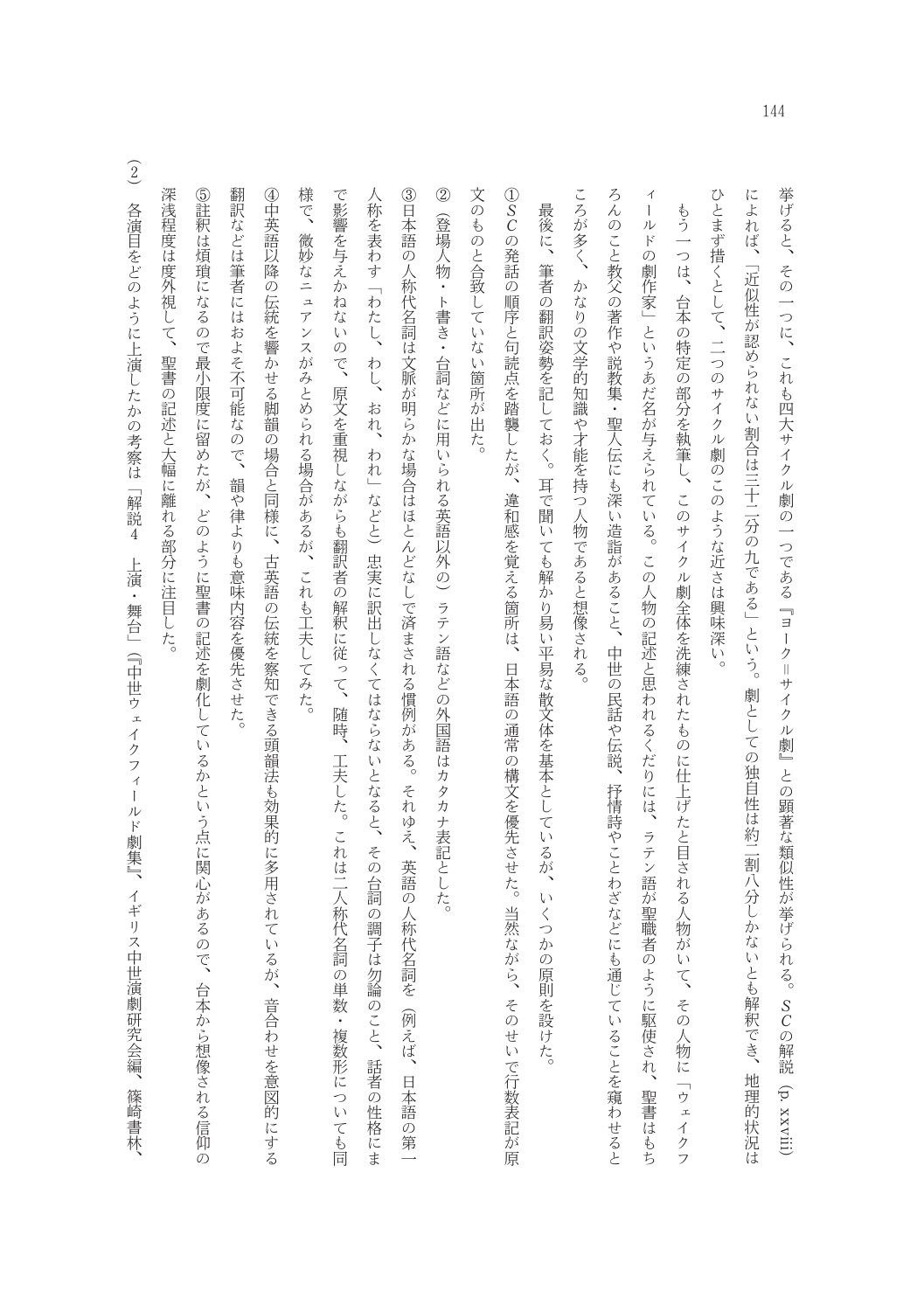九八七年、九ー一二頁)を参照

- $\overline{\mathbf{3}}$ 場合が極端に少ない この『タウンリー=サイクル劇』では、『チェスター=サイクル劇』と比較すると、当該演目を上演するギルドの名が写本に明記されている
- $\widehat{4}$  $\vec{\zeta}$ の他の部分である「誘惑と人間の転落」と「楽園追放」の欠損も明らかである。二七○行の欠落が見込まれ、「これは残存する劇と同等の長さ の部分だけである。「天地創造」の第六日目と第七日目の記述が編纂者か写本筆記者のせいで、(Cf. SC, Notes, p. 437.)欠落しているし、演目 |原稿に欠損がある。台本として全部そろっているのが「ルチフェルの転落(六一―一六一行)」と「アダムとイヴの創造(一六五―九五行)」 元々は五〇〇行以上の長さの劇であった」と推測されている。 (Cf. SC, 'hitroduction, p. xviii; Notes, p. 437.)
- $\begin{array}{c} \boxed{5} \end{array}$ サイクル名の「タウンリー」は(イングランド北西部のランカシア州のバーンリー市に在住した)原本の最初の所有者の名前による。  $\widehat{\Omega}$

SC, "Introduction," p. xv.)「ウェイクフィールド劇」とも呼ばれているのは上演地の名に由来する。(Cf. SC, "Introduction," p. xix-xxii.)

- (6) この二行は新約聖書の「ヨハネの黙示録(二二・一三)」から採られたもので、復活したキリストがヨハネに向かって最後の審判について言 及するくだりである。このサイクル劇の冒頭が終幕で演じられるキリストの再臨を予表させる仕組みになっている。(Cf. SC, Notes, p. 438.)
- よって、始まりから終わりまでの聖史をただ直線的に舞台化したのではなく、円環的に描くことで、文字どおり、「サイクル」として上演する ものであることが示唆され、宗教的な意味での「時」の概念を考えさせられる。
- $\circledS$ 落」は各サイクル劇によってまちまちであるが、「天地創造」の後に来るのが論理的である。 以下に、第六日目と第七日目の叙述が脱落している。また、六一行から一六一行は編纂者の挿入である。聖書に記述のない (SC, Note, p. 439 「ルチフェルの墜
- $\begin{matrix} 9 \end{matrix}$ man M. Kuhn ed., The University of Michigan Press, 1969.) 原文は「ニラネギ」で、比喩的に「価値のないもの」を指すと、この個所が*MED*の例文に挙げられている。(Mfddle English Dictionary, Sher
- $\underline{\widehat{10}}$ その責任で落ちる。神は沈黙を終始保っている。(SC, Note, p. 440) 類似性があると註釈(1)でふれた『ヨーク=サイクル劇』と同じで、神がルチフェルを地獄へ落とさずに、己の選択という行動の結果と、
- $\widehat{\mathbf{1}}$ 劇は不完全のままに終了。旧版を篇集したEPは十二葉の欠損としているが、SCは第二演目「アベル殺し」の前に四葉が欠損している、と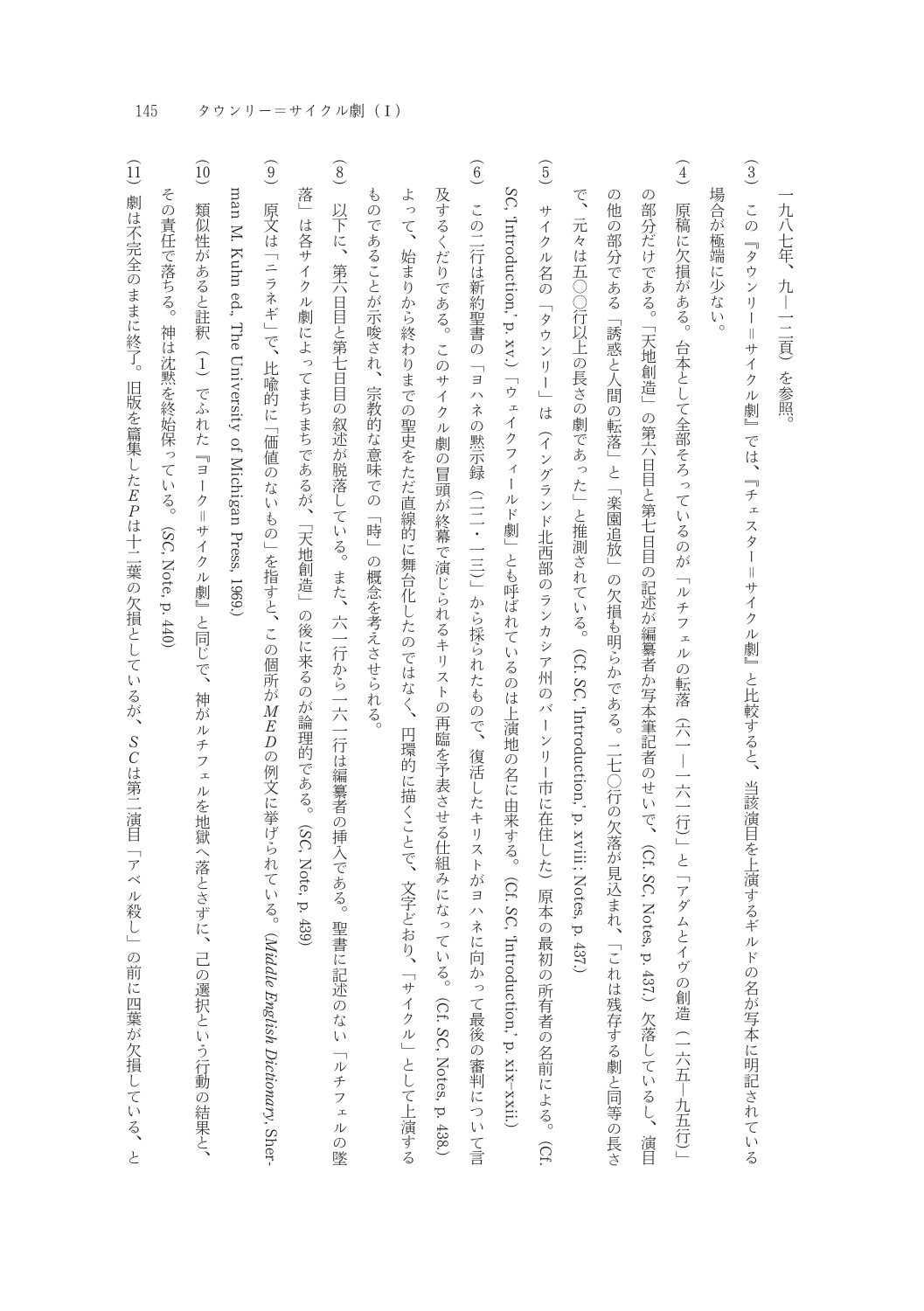### /精選文献表 (精選文献表)

The Towneley Cycle : A Facsimile of Huntington MSHM  $I$ , with an Introductionby A. C. Cawley & Martin Stevens, Leeds Texts and Mono-

graphs : Medieval Drama Facsimilies II. Leeds, 9/6I

Adams, J. Q. ed. Chief Pre-Shakespearean Dramas. Boston, +3,.

Bevington, David ed. Medieval Drama. Boston, +31/

Cawley, A. C. ed. The Wakefield Pageants in the Towneley Cycle. Manchester, 8961

England, George ed. The Towneley Plays, with side notes and introductions by A. W. Pollard, EETS, ES 71. London, +231.

Happe´, Peter ed. English Mystery Plays, Penguin Books. London, +31/.

Manly, J. M. ed. Specimens of the Pre-ShakespeareanDrama, 2 Vols. Boston, +231

Antilla, Ruimo. 'Loan Words as StatisticalMeasures of Style in the Townely Play,' Statistical Methods in Linguistics $, \mathbb{I}$  (1963), 73–93.

Brawer, R. A. 'The DramaticFunction of he Ministry Group in the Towneley Cycle,' CompD, IV  $(0.161)$ 166-76.

Carey, Millicent. The Wakefield Group in the Towneley Cycle. Baltimore, 1930

Diller, Hans-Jurgen. "The Craftsmanship of the 'Wakefield Master'," Anglia, LXXXIII  $(1960)$ ,1+ -22

Dunn, E. C. 'The Literary Style of the Towneley Play,' ABR, XX  $(1963)$  $-181 -$ /\*..

Earl, J. W. 'The Shape of Old Testament History in the Towneley Plays,' Studies in Philology, LXIX  $(73.5)$  $434 - 52$ 

Gardner, John. The Construction of the Wakefield Cycle. Carbondale, Ill. 1974.

Helterman, Jeffrey. Symbolic Action in the Plays of the Wakefield Master. Athens, Georgia, +32+.